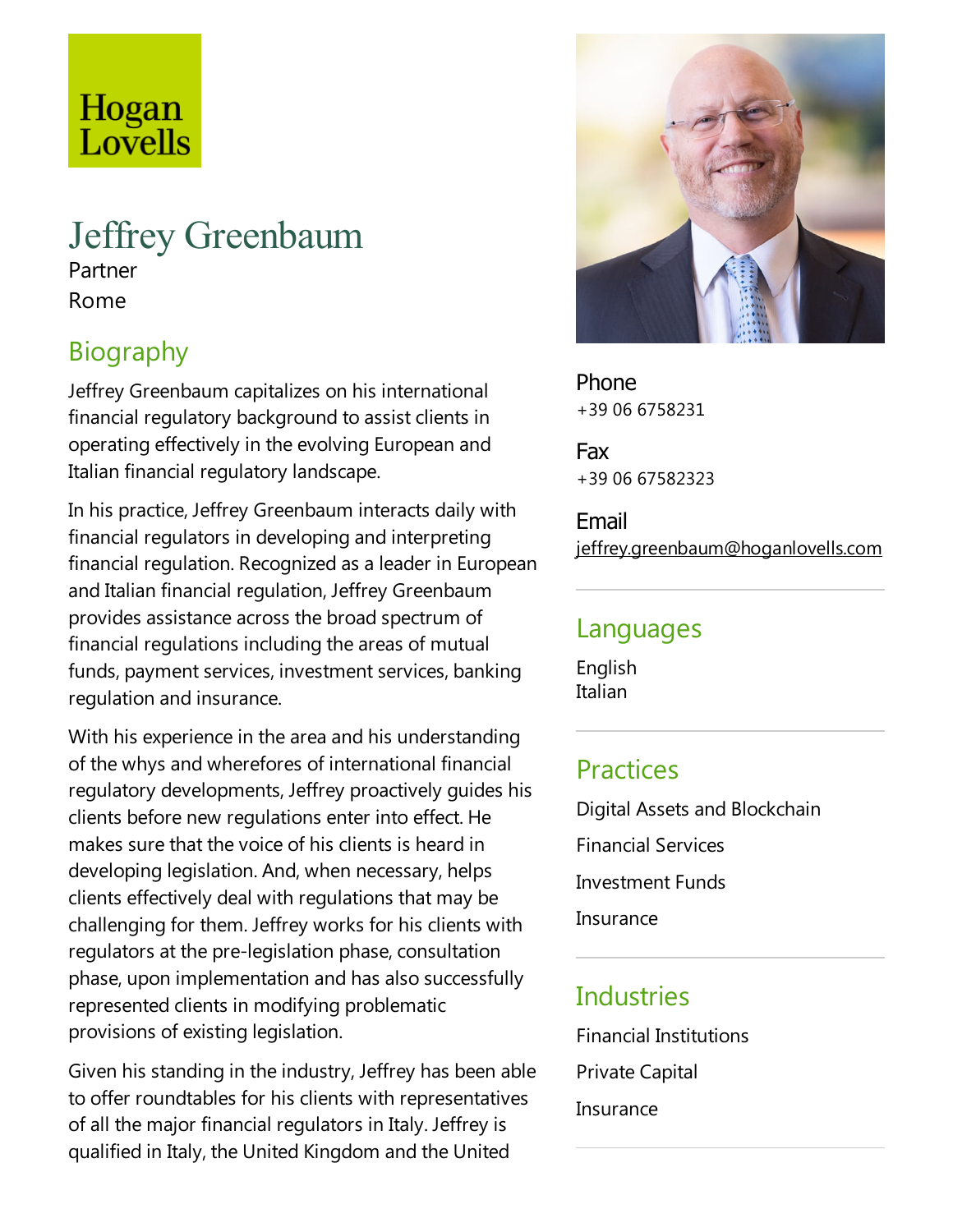States. He participated as an invited guest of the European Commission in its private placement workshops in Brussels.

He clerked for the President of the Italian Constitutional Court from 1985 to 1987 and has occupied the most important positions – including Chairman – in the International Financial Services and Products Committee within the International Law Section of the American Bar Association.

## Representative experience

Assisting Barclays with respect to regulatory issues arising from acquisition of credit card business of primary investment bank.

Assisting FMS Wertmanagement on the Italian financial institutions aspects of the transfer (and on-going management) of risk assets and non-strategic business units from a real estate group.

Advising leading custodian banks and prime brokers on the AIFMD and negotiations with representatives of the Bank of Italy, Italian Ministry of Finance, European Council and European Commission.

Representing the largest online payment system in its relationship with the Italian authorities on changing payment service, financial intermediary and AML legislation.

Advising Amundi IS, a French company (joint asset management company Crédit Agricole/Société Generale), with its initial listing of Amundi ETFs on the Italian stock exchange.

Advising a payment service provider in liaising with European authorities on Payment Services Directive II.

Analysis of the payment services legal framework, including the new payment services introduced under the PSD2, with specific reference to the account information service.

Advising an international company in relation to an innovative mobile payment solution allowing users to pay using their smartphones and watches.

## Areas of focus

Anti-money Laundering

## Education and admissions

## Education

J.D., La Sapienza Law School, Rome, 1996

LLM, international, comparative and European law, European University Institute, Florence, 1985

J.D., University of Michigan, cum laude, 1984

A.B. magna cum laude, Hons Phi Beta Kappa, Brown University, 1981

#### **Memberships**

Bretton Woods Committee

#### Bar admissions and qualifications

Pennsylvania

Italy

Solicitor, England and Wales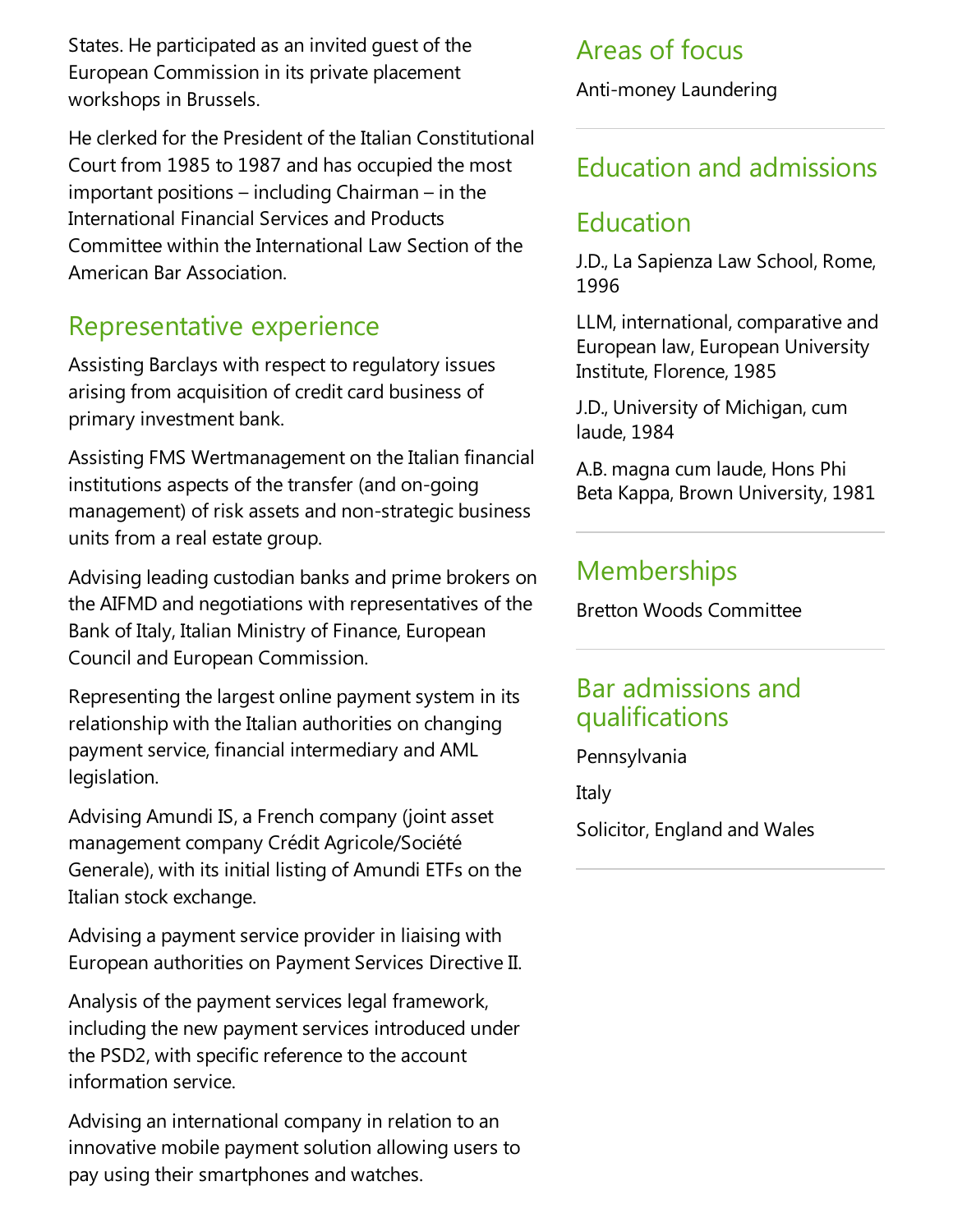Assistance concerning the Italian financial regulatory aspects relating to the transfer of the Italian portfolio of assets, including derivatives and financing agreements.

Assisting the banking resolution authority of the Eurozone with respect to the two Italian banks: Banca Popolare di Vicenza S.p.A. and Veneto Banca S.p.A.

Assisting major money transfer provider in redefining its organisational, compliance structures given the PSD and with regulators abrogating tax on non-EU money transfers.

#### Awards and rankings

- Global Leader, Recommended, Insurance & Reinsurance, Who's Who Legal, 2021
- National Leader, Recommended, Italy Insurance & Reinsurance, Who's Who Legal, 2020
- **Banking & Finance (Italy) Foreign expert for USA,** Chambers Global, 2020
- **Banking & Finance (Italy) Foreign expert for UK,** Chambers Global, 2020
- **Banking & Finance: Financial Service Regulation** (Italy), Chambers Global, 2020
- Compliance, Italy, Recommended, Legal 500 EMEA, 2019-2020
- **Banking and finance: Bank regulatory, Italy, Leading** Individuals, Legal 500 EMEA, 2019-2020
- **Banking and finance: Bank regulatory, Italy,** Recommended, Legal 500 EMEA, 2019-2020
- **Leading individual, Who's Who Legal, 2019**
- Band 1: Banking and Finance, 2019
- Tier 2 for Banking and Finance: Regulatory, Legal 500 EMEA, 2019
- Band 2 for Banking & Finance: Financial Services Regulation, Chambers Global & Chambers Europe, 2019
- Band 3: Compliance, *Chambers Europe*, 2019
- **Jeffrey Greenbaum is ranked as recommended** lawyer, Chambers and IFLR.